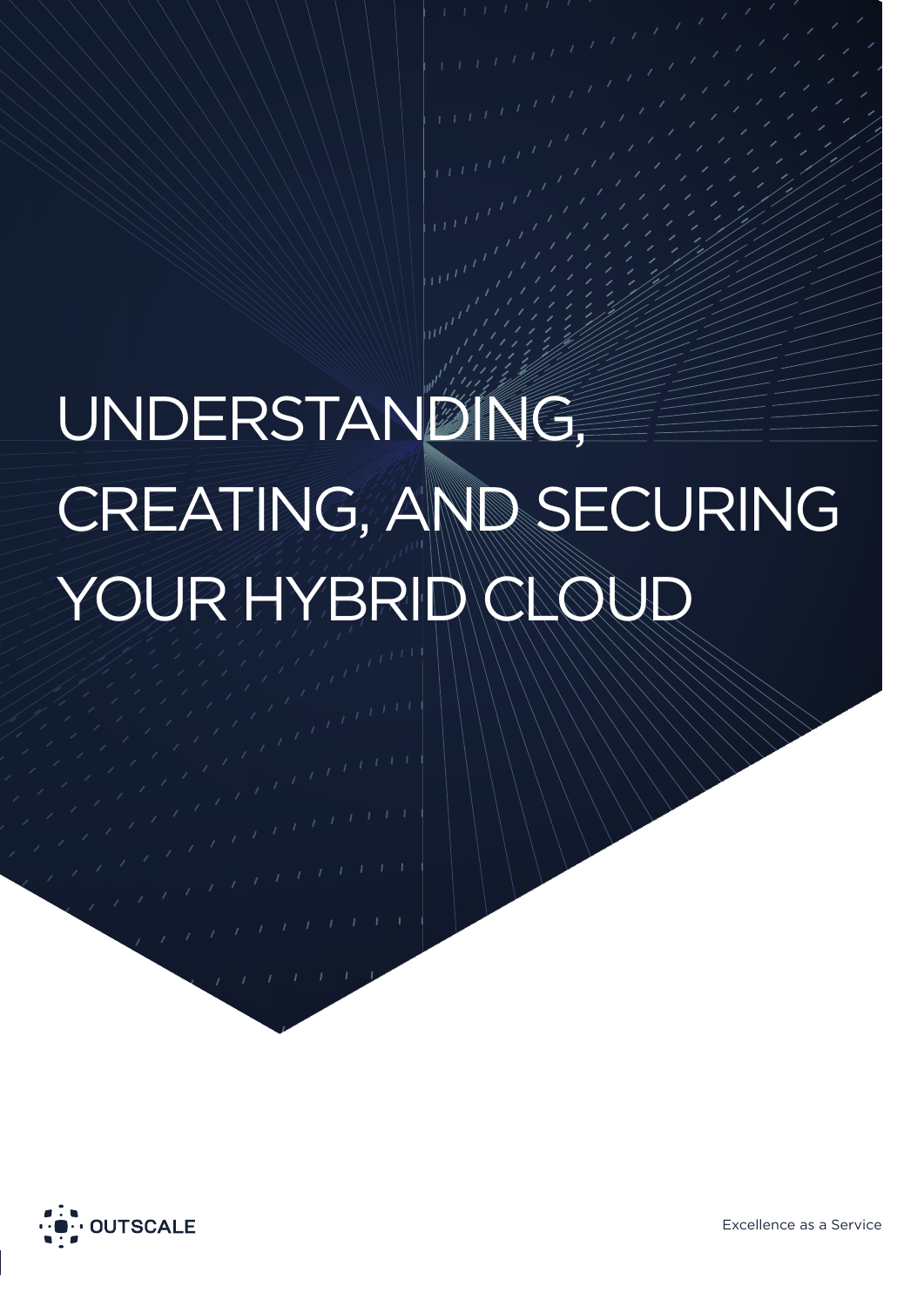### Introduction

In the early days of Cloud computing, the only Cloud that existed was public. It was a third-party, vendor-owned platform offering multi-tenancy Infrastructure as a Service. Times has changed.

Over the years, we've seen scores of new Cloud service models (PaaS, DaaS, etc.) and deployment methods (private, baremetal) hit the market. As is often the case, each of these fits into a slightly different use case. Although industry commentators, in the interest of drumming up controversy, are wont to stack them against one another.

Perhaps one of the most interesting of these service models is Hybrid, which blends public and private.

Coincidentally, it's also one of the models best-suited to adoption by businesses.

## Why Does The Hybrid Cloud Matter To Your Business?

Established companies with existing IT infrastructure and commitments often have neither the desire nor the ability to migrate lock, stock and barrel into the public Cloud. There are two primary reasons, though both are somewhat spurious.

- Security For the most part, the narrative that private Clouds are inevitably more secure than public Cloud platforms is an expensive canard. The expertise to build secure Cloud platforms resides with public Cloud vendors and very rarely with the IT departments of other companies. But there are legitimate reasons why a business would want to keep some of its data in-house.
- Legacy systems Many companies have extensive, business critical IT infrastructure so integrated into their operations that it cannot simply be abandoned. Hybrid Clouds can be used to bring some of the benefits of Cloud computing to these organizations. For instance, many legacy banking IT platforms are built around a batch processing model that does not meet the real time needs of customers. Hybrid Clouds allow banks to wrap real-time systems around their existing batch processing systems.

Real-time environments aside, the benefits of a hybrid Cloud far outweigh any perceived drawbacks:

- Redundancy Public, Cloud-based redundancy for private infrastructure is a less expensive, more flexible method of creating resilient networks.
- Mixed Environments Some applications are better dealt with on private infrastructure because of a need for extremely low latencies or a desire to avoid having to push workloads through the public Internet. Most organizations that require very low latency systems don't require them for every workload, so a mixed environment allows them to benefit from the flexibility of public Clouds when they offer the best solution.

It is rare to see a solution that solves all possible problems. The public Cloud comes close to it, but there are scenarios in which private infrastructure deployments are still optimal. Hybrid Clouds allow businesses to leverage the specific benefits of each. Not only that, they allow unprecedented agility through Cloud bursting, which we will discuss next.

 $\mathcal{P}$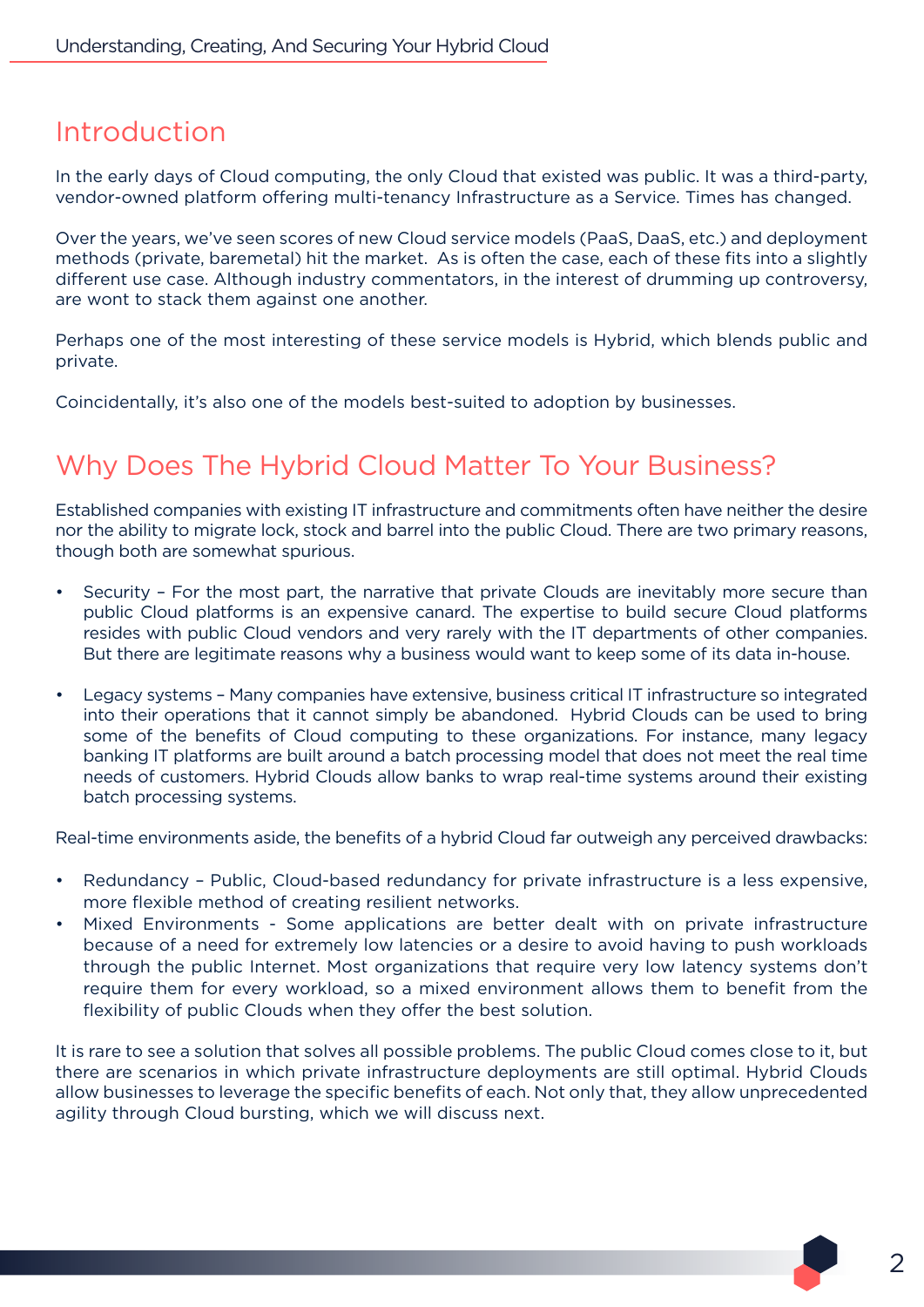## Cloud Basics: What Is Cloud Bursting?

The major benefit of Cloud computing is the ability to scale quickly, deploying additional resources as the need arises. Cloud bursting is the answer here. It allows even businesses with existing. inhouse architecture to tap into this scalability.

Here's a simple example: you host a relatively popular eCommerce store on in-house servers. Each holiday season, traffic exceeds the capacity of your hardware, resulting in a poor shopping experience. Purchasing extra servers is not an option, as they will remain idle for most of the year.

In order to accommodate the additional traffic, you can plan to "burst" into the Cloud.

When traffic exceeds the resources of the in-house infrastructure, new requests can be routed to a synced copy of the site in the Cloud. The Cloud portion of what is now a hybrid Cloud can then be scaled according to demand. As traffic hits its peak, more Cloud servers can be brought online, and then they can be spun down as demand wanes.

In reality, Cloud bursting is somewhat more complex. Synchronizing in-house and Cloud architecture is far from easy. But it's not an unconquerable task, as Dotan Horovits has explained. After all, the problem of load balancing databases, the only major difference is accounting for potential latencies introduced by the addition of a Cloud component - is already well understood.

Other organizations outside of web hosting have periodic resource demands as well, of course. A business in bio-informatics may occasionally need to burst workloads such as DNA sequencing, while a sales company may occasionally require additional power to process user databases. Huge amounts of data, only processed on occasion, can be managed thanks to Cloud bursting.

But what if that data is highly-sensitive? Is the Cloud secure enough to protect it? The short answer, as you'll see, is yes.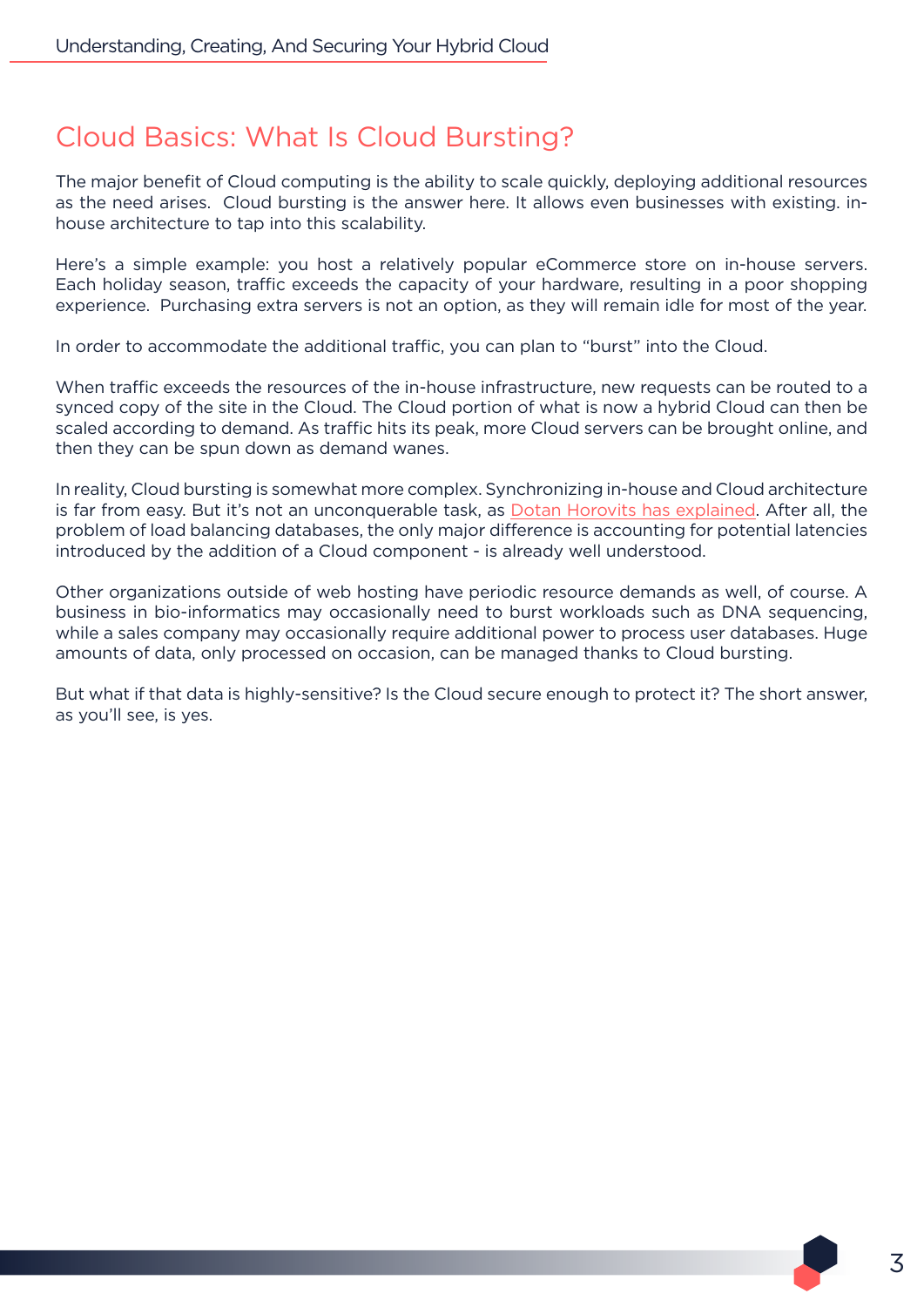## Why You Need To Stop Worrying About Cloud Security

Although Cloud computing has gained far more widespread acceptance in recent years, security continues to be a barrier to Cloud adoption. Though public perception still leans towards considering the Cloud an inherently insecure medium, regardless of evidence that shows the contrary. These concerns represent one of the most significant obstacles to Cloud adoption. In many cases, it seems that even organizations who have adopted the Cloud are still a touch squeamish about it.

A 451 Research survey of IT executives, for example, found that nearly 70% consider security their main concern regarding the public Cloud.

These concerns are largely misplaced. While it's certainly true that an organization's information on the Cloud will be at risk if they fail to take the proper steps to protect it, the same is true for any hosting solution. Cloud applications and services are not inherently more or less secure than traditional application infrastructure. They are simply subject to a different gallery of risks.

The chaos was created by the discovery of the Heartbleed bug last April, which allowed hackers to acquire everything from user passwords to server encryption keys seems to counteract such a claim. Shouldn't the presence of a mega-bug like this have anyone concerned about security running for the hills?

No. Not really. Though we are not dismissing the seriousness of Heartbleed, bugs like it don't really come along every day. Plus, it didn't just impact the Cloud, either. Many shared hosts and VPNs were impacted by the vulnerability too. Avoiding the Cloud simply because one's concerned about Heartbleed (or similar bugs) is like avoiding traditional alternatives because of paranoia about employee theft. It simply doesn't represent a meaningful reason to avoid adopting the Cloud.

Cloud computing is no more, or less, insecure than any of its alternatives. It offers a host of amazing benefits. So long as a business practices proper risk management and selects the right vendor, there's nothing to fear.

With that in mind, it's worth noting that you can't afford to grow complacent. The Cloud is not inherently insecure, no. At the same time, however, there are risks.